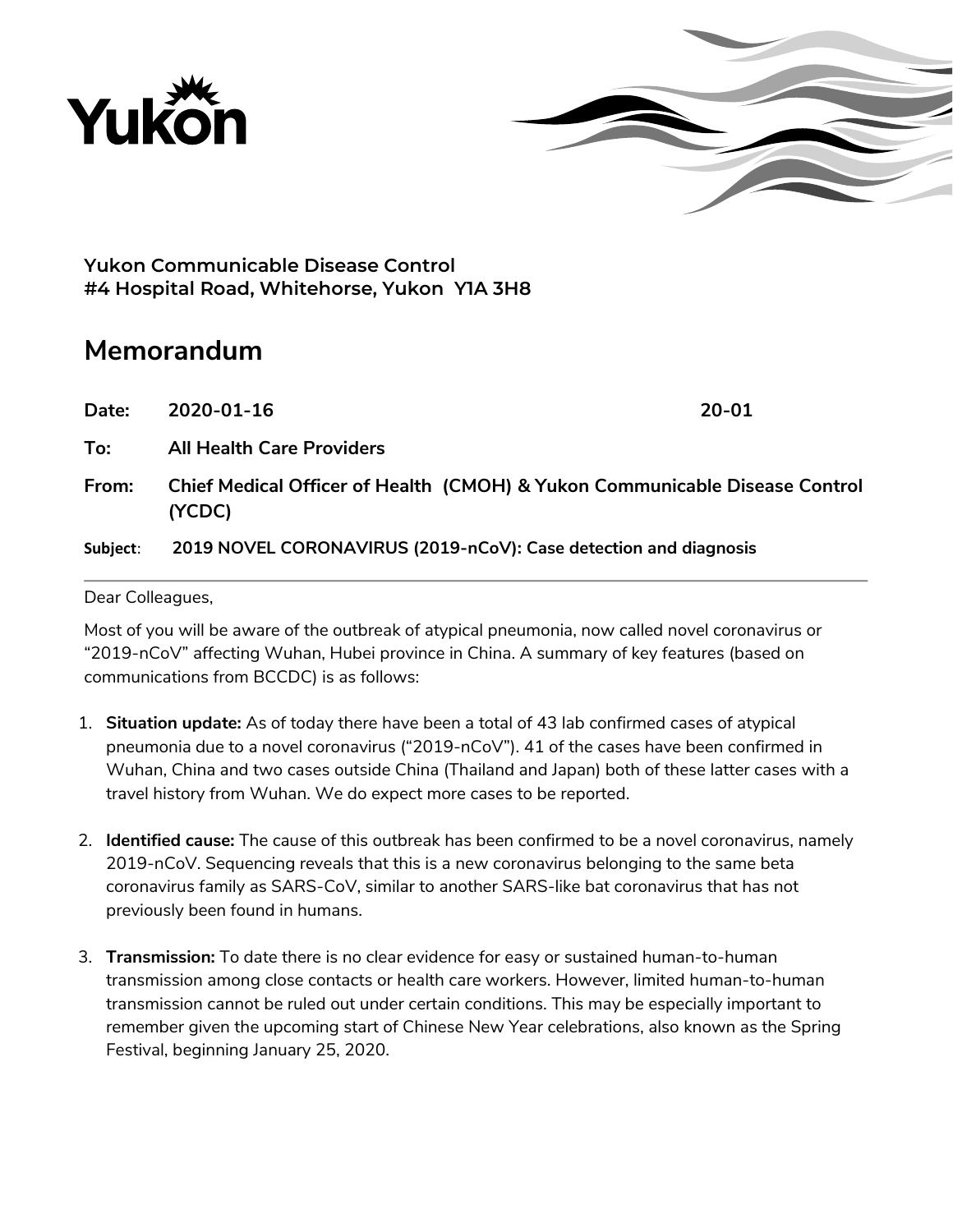4. **Detection:** Although the risk to Canadians is considered low, to facilitate early detection and containment we request that clinicians remain alert for possible importation by identifying patients with fever and acute respiratory illness or pneumonia who may have visited Wuhan, China, within 14 days prior to symptom onset.

Specifically, the following case presentation should be reported and considered for testing:

- Fever and acute respiratory illness, with or without pneumonia **AND**
- Recent travel to Wuhan, China within 14 days prior to symptom onset, **OR**
- Another potential relevant exposure (e.g., close contact with someone who was ill and had recently travelled to Wuhan).

In the unlikely event you see such a case, please call the CMOH on call for guidance in investigation and management.

5. **Diagnostic testing:** The virology lab at BCCDC has developed the laboratory guidance (attached separately) for 2019-nCoV diagnostic testing. Such testing requires notification to the CMOH and with the SPH Medical Microbiologist on call who in turn will facilitate testing at BCCDC if indicated. Upper and lower respiratory samples as well as stool, urine and serum specimens are requested where feasible.

**Contact and droplet precautions should apply during specimen collection; additionally, N95 masks and eye protection should be donned during specimen collection that may generate aerosols (e.g. nasopharyngeal aspirate, bronchoalveolar lavage (BAL) etc).**

Please see the attached document, adapted from PHSA Laboratories, for specimen collection and handling.

For more information related to this

WHO, Coronavirus (including technical guidance documents): [https://www.who.int/health](https://www.who.int/health-topics/coronavirus)[topics/coronavirus](https://www.who.int/health-topics/coronavirus)

US CDC Situation Summary:<https://www.cdc.gov/coronavirus/novel-coronavirus-2019.html> Canada, Travel Health Notice (Health Tab):<https://travel.gc.ca/destinations/china>

If you have any questions or concerns, please contact Dr. Hanley or YCDC.

Thank you,

Brendan E. Hanley MD CCFP(EM) MPH Chief Medical Officer of Health for Yukon 204 Lambert St, Whitehorse, YT Ph 867 456-6136 cell: 867-332-1160

Mural

Jan McFadzen BScN, RN A/Manager, YCDC #4 Hospital Rd, Whitehorse, YT Ph 867 667 8178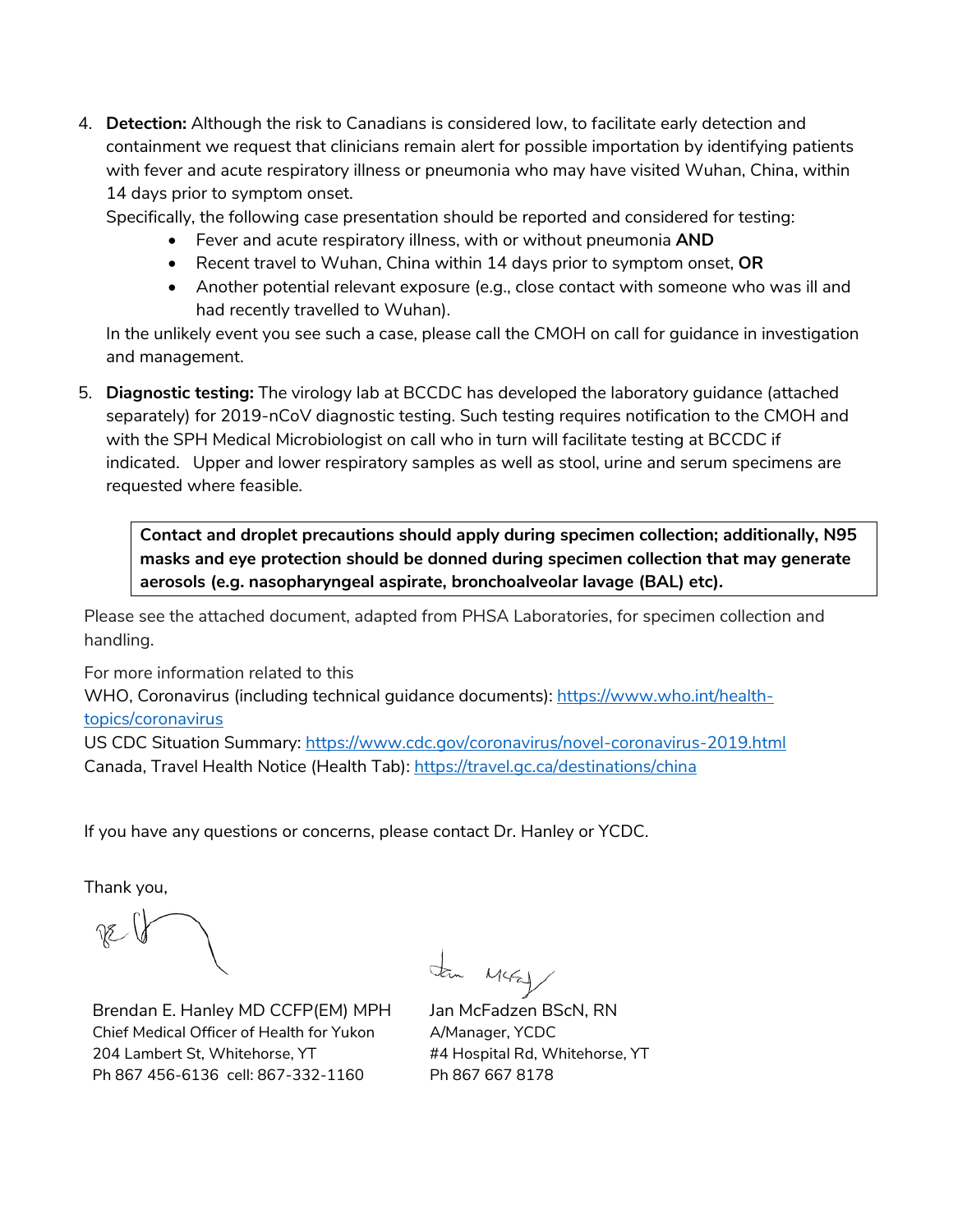#### **PHSA Laboratories**

BCCDC Public Health Laboratory

January 14, 2020

## **Laboratory guidance for the diagnosis of patients suspected of being infected with the novel coronavirus which originated in Wuhan, China (2019-nCoV)**

Laboratory testing of a person(s) under investigation for 2019-nCoV infection will be considered after consultation with the local Medical Health Officer and the St Paul's Hospital Laboratory Microbiologist On Call. (604-682-2344). Persons under investigations should have:

- Fever and acute respiratory illness, with or without pneumonia; AND
- Recent travel to Wuhan within the 14 days prior to symptom onset; OR
- Another potential relevant exposure

Definitive testing for the 2019-nCoV is being developed. Person(s) under investigation will be tested for the common respiratory pathogens. Testing protocols will be revised as more information becomes available.

Once the CMOH and On Call microbiologist are made aware of the person(s) under investigation the BCCDC Public Health Laboratory will perform any additional routine testing and specific 2019-nCoV testing as required.

**Contact and droplet precautions should apply during specimen collection; additionally, N95 masks and eye protection should be donned during specimen collection that may generate aerosols (e.g. nasopharyngeal aspirate, bronchoalveolar lavage (BAL) etc).** 

**While coronaviruses are considered CL2 agents within the laboratory context, given the limited information on 2019-nCoV, laboratories should consider handling specimens under CL2+ procedures until further information is available.** 

### **To ensure maximal sensitivity please collect at a minimum** *both an upper and a lower respiratory sample* **using the collection kits identified below:**

|                 | <b>Container</b>             | <b>Collection Volume</b> | <b>Collection</b>                                                |
|-----------------|------------------------------|--------------------------|------------------------------------------------------------------|
| Specimen(s)     |                              |                          |                                                                  |
| Nasopharyngeal  | COPAN red- or blue-top with  | Optimal: N/A             | Collection kit includes flocked swab and tube of<br>$\bullet$    |
| washing or swab | Universal Transport<br>Media | Min: $N/A$               | transport medium.                                                |
|                 |                              |                          | Insert the swab approximately 6 cm with a<br>$\bullet$           |
|                 |                              |                          | slow, steady motion along the floor of the nose until a          |
|                 |                              |                          | point of resistance is met $(2/3)$ of the distance from nostrils |
|                 |                              |                          | to external opening of ear).                                     |
|                 |                              |                          | Rotate the swab several times and then withdraw the              |
|                 |                              |                          | swab.                                                            |
|                 |                              |                          | Insert the swab into the transport vial, snap off                |
|                 |                              |                          | the stem and close tightly before shipping.                      |
|                 |                              |                          |                                                                  |

#### **Specimen Collection and Handling**